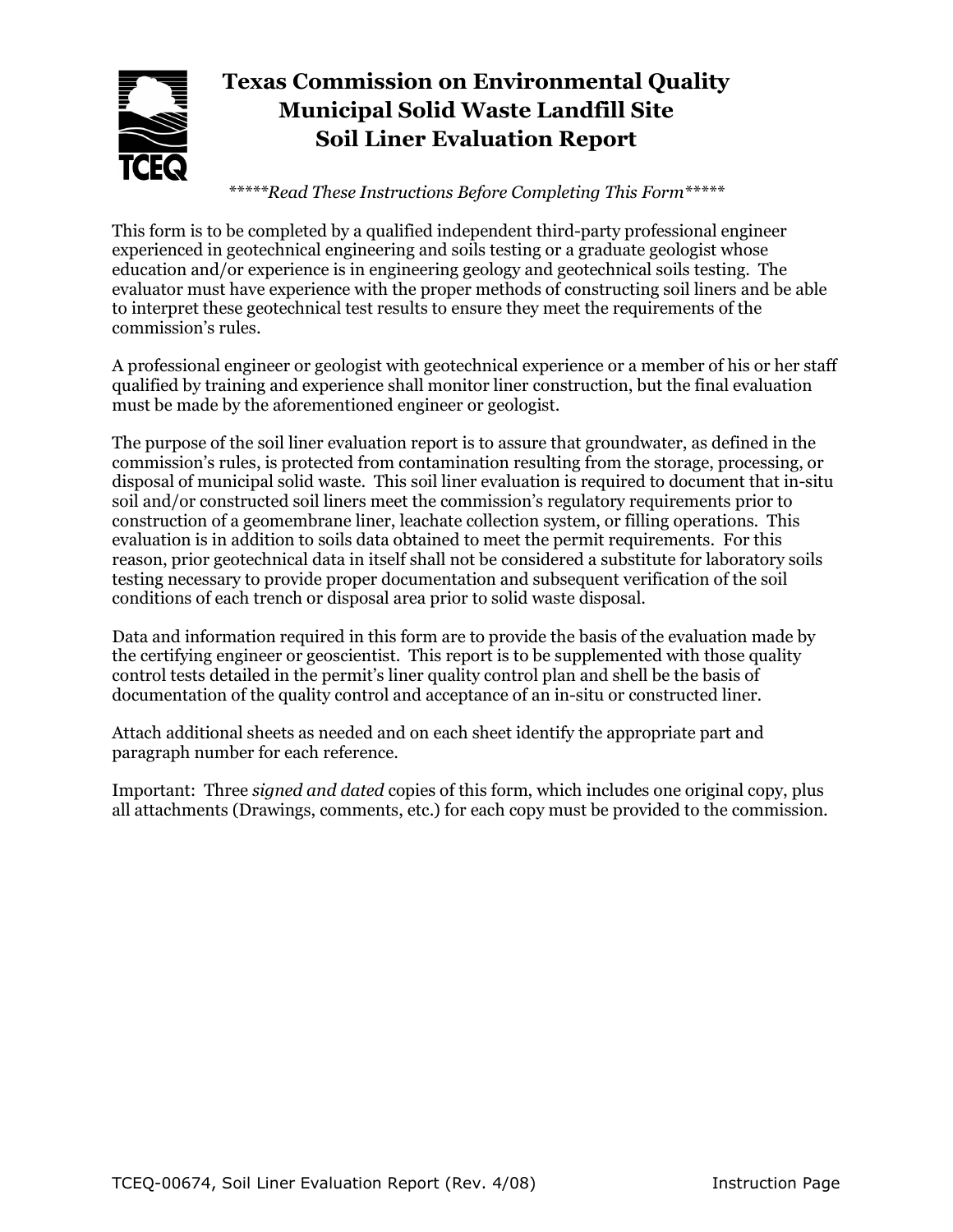

# **Texas Commission on Environmental Quality Municipal Solid Waste Landfill Site Soil Liner Evaluation Report**

## **Part A: Facility Identification**

| Permittee:  |                                         |
|-------------|-----------------------------------------|
| Permit No.: | <b>Operational Classification Type:</b> |
| County:     |                                         |

## **Part B: General Information**

1. What type of liner is required by the permit and is detailed in the site development plan?

\_\_\_\_\_\_\_\_\_\_\_\_\_\_\_\_\_\_\_\_\_\_\_\_\_\_\_\_\_\_\_\_\_\_\_\_\_\_\_\_\_\_\_\_\_\_\_\_\_\_\_\_\_\_\_\_\_\_\_

\_\_\_\_\_\_\_\_\_\_\_\_\_\_\_\_\_\_\_\_\_\_\_\_\_\_\_\_\_\_\_\_\_\_\_\_\_\_\_\_\_\_\_\_\_\_\_\_\_\_\_\_\_\_\_\_\_\_\_

2. Does the site development plan require a leachate collection system for this liner system?

\_\_\_\_\_\_\_\_\_\_\_\_\_\_\_\_\_\_\_\_\_\_\_\_\_\_\_\_\_\_\_\_\_\_\_\_\_\_\_\_\_\_\_\_\_\_\_\_\_\_\_\_\_\_\_\_\_\_\_

3. Date of the current liner quality control plan used to develop this SLER. \_\_\_\_\_\_\_\_\_\_

#### **Part C: Locations and/or Description of Areas Currently Being Evaluated**

- 1. Attach to this report a copy of the latest approved sectorized fill layout plan showing the areas or sectors of the landfill site currently under evaluation and showing areas previously filled and currently receiving waste. The required grid system must be shown on this drawing.
- 2. On a sketch or drawing of the area(s) under evaluation, indicate the following:
	- a. Location and pertinent identifying information relating to all soil borings, core samples, observation trenches, and in-situ soil tests that were collected or conducted to accomplish this evaluation.
	- b. Boundary lines distinguishing the bottom and sidewall areas of the trenches or fill areas being evaluated.
	- c. Location and proper designation of constructed or in-situ liners.
- 3. Present evaluation location and area of coverage.
	- a. Trench, sector, or area identification or number (give station, grid coordinates, boundary limits of this evaluation). \_\_\_\_\_\_\_\_\_\_\_\_\_\_\_\_\_\_\_\_\_\_\_\_\_\_\_\_\_\_\_
	- b. Excavation depth \_\_\_\_\_\_\_\_\_\_\_ ft., length at top of excavation \_\_\_\_\_\_\_\_\_\_\_ ft., width at top of excavation \_\_\_\_\_\_\_\_\_\_\_\_\_\_\_\_\_ ft., and ratio of side slopes \_\_\_\_\_\_\_ : \_\_\_\_\_\_.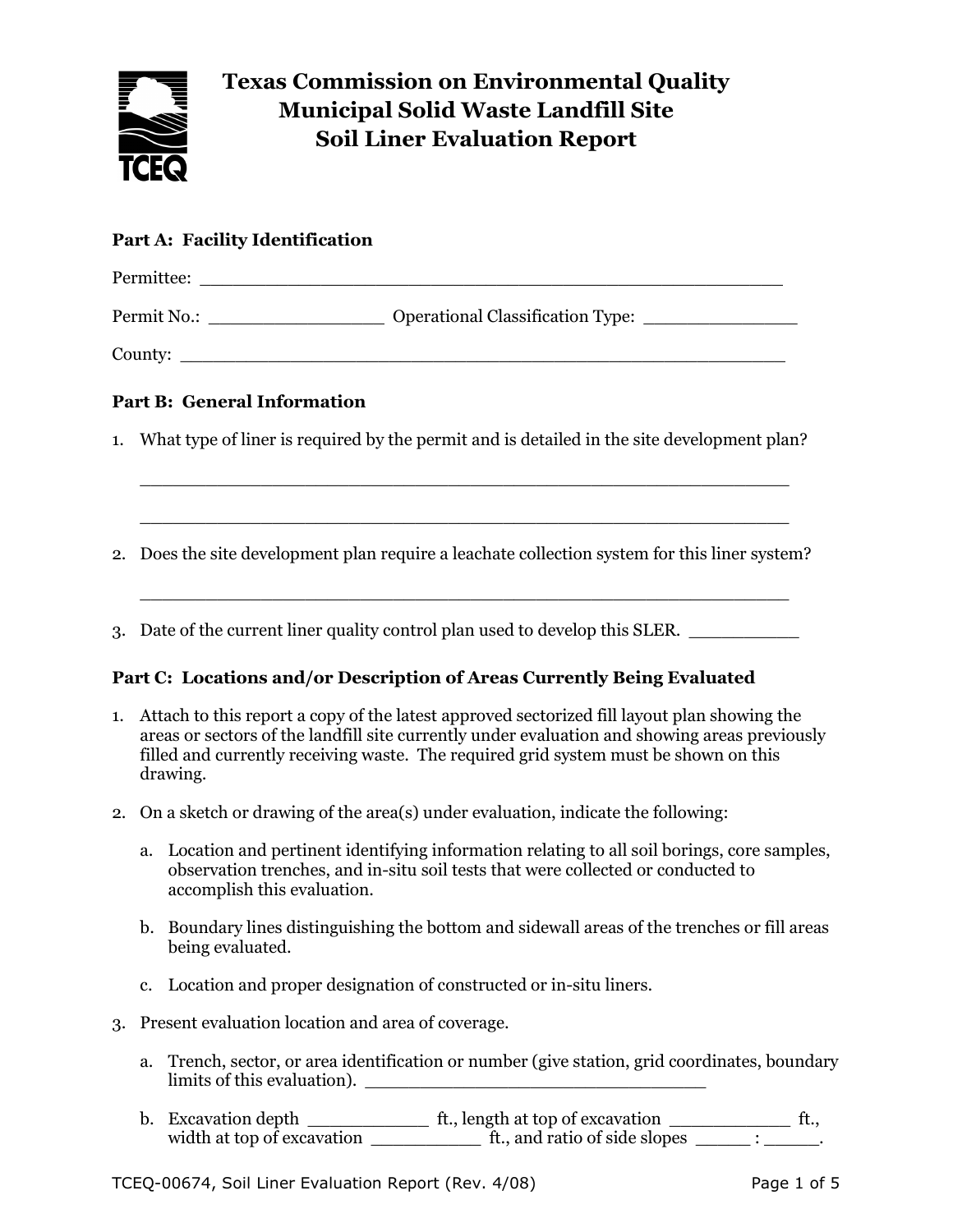|    |                                                                                                                             | c. Total number of square feet of liner evaluated for the floor, _______________ ft. <sup>2</sup> , and for each                                                                                                                  |  |  |  |  |  |
|----|-----------------------------------------------------------------------------------------------------------------------------|-----------------------------------------------------------------------------------------------------------------------------------------------------------------------------------------------------------------------------------|--|--|--|--|--|
|    |                                                                                                                             | Part D: Soil Evaluations Conducted During the Current Study                                                                                                                                                                       |  |  |  |  |  |
|    | 1. Were all the soils tests and the rate of testing performed in accordance with the current liner<br>quality control plan? |                                                                                                                                                                                                                                   |  |  |  |  |  |
|    |                                                                                                                             |                                                                                                                                                                                                                                   |  |  |  |  |  |
|    |                                                                                                                             |                                                                                                                                                                                                                                   |  |  |  |  |  |
| 3. | Dates the professional of record (POR) visited the site.                                                                    |                                                                                                                                                                                                                                   |  |  |  |  |  |
| 4. |                                                                                                                             | Name & dates of the POR's technician was on-site. _______________________________                                                                                                                                                 |  |  |  |  |  |
| 5. |                                                                                                                             | <u> 1989 - Johann John Harry Barn, mars and deutscher Schwarzer († 1989)</u><br>Summarize the test results of <b>in-situ soils only</b> , if tested, provided they are allowed as an<br>alternate liner by the permit.            |  |  |  |  |  |
|    | <b>In-Situ Sidewall Areas</b>                                                                                               |                                                                                                                                                                                                                                   |  |  |  |  |  |
|    |                                                                                                                             | $\mathbf{a}$ . The contract of the contract of the contract of the contract of the contract of the contract of the contract of the contract of the contract of the contract of the contract of the contract of the contract of th |  |  |  |  |  |

**Test locations must be noted on the sketch required by Part C, Paragraph 2** and are identified as follows: \_\_\_\_\_\_\_\_\_\_\_\_\_\_\_\_\_\_\_\_\_\_\_\_\_\_\_\_\_\_\_\_\_\_\_\_\_\_\_\_\_\_\_

 $\frac{1}{2}$  , and the contribution of the contribution of the contribution of the contribution of the contribution of the contribution of the contribution of the contribution of the contribution of the contribution of the c

| <b>Tests Conducted on Sidewall</b><br><b>Areas</b>                | <b>Number</b><br>of Tests | <b>Range of Values</b><br>(where appropriate) |
|-------------------------------------------------------------------|---------------------------|-----------------------------------------------|
| Soil Classification (USC)                                         |                           |                                               |
| Fraction Passing No. 200 Sieve (%)                                |                           |                                               |
| Moisture Content (%)                                              |                           |                                               |
| Liquid Limit (Minus No. 40 Sieve)                                 |                           |                                               |
| Plasticity Index (Minus No. 40 Sieve)                             |                           |                                               |
| Dry Density                                                       |                           |                                               |
| Coefficient of Permeability (cm/sec.)                             |                           |                                               |
| Number of samples tested oriented<br>in the horizontal direction? |                           |                                               |
| Method used to determine<br>permeability?                         |                           |                                               |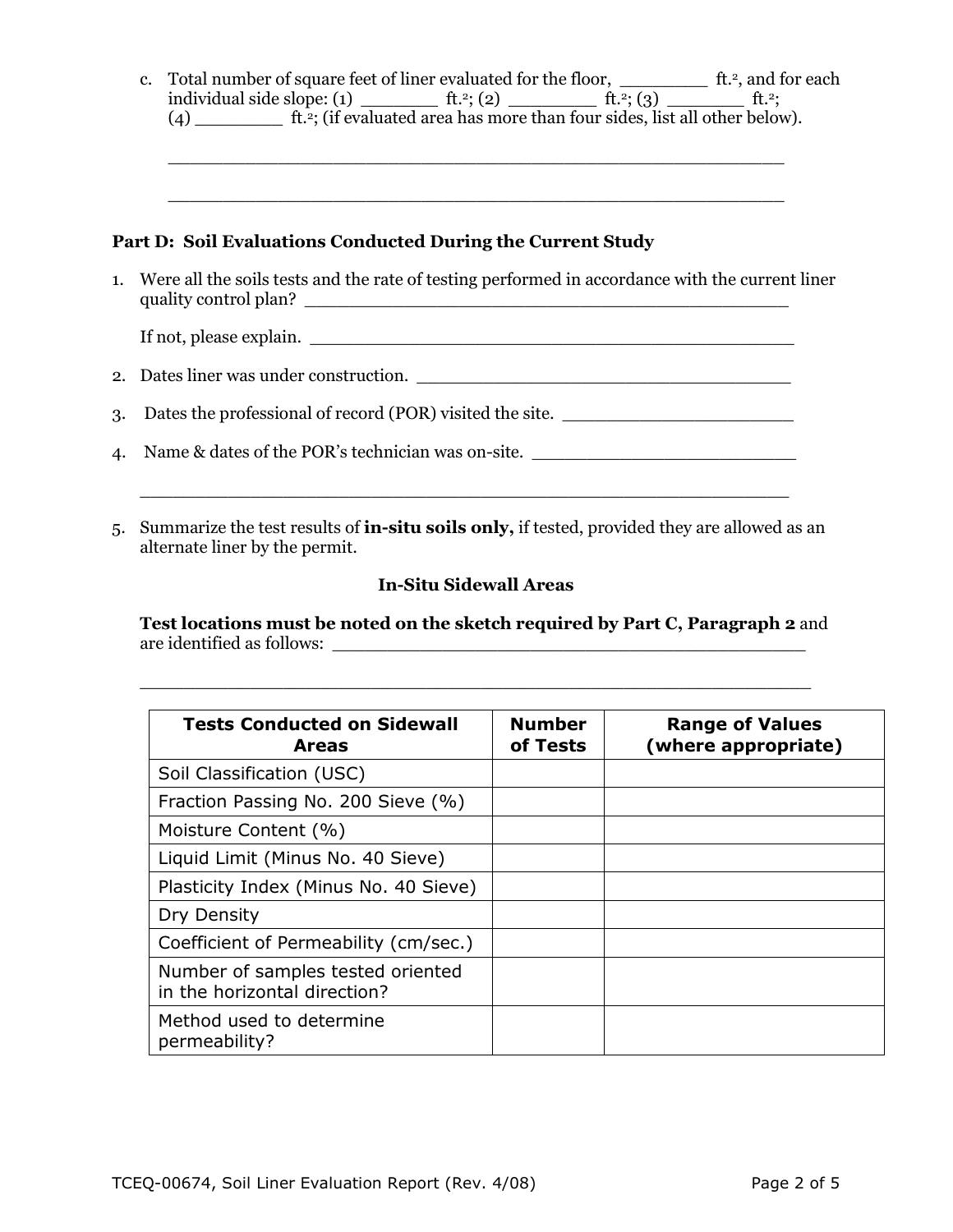#### **In Situ Bottom Areas**

**Test locations must be noted on the sketch required by Part C, Paragraph 2** and are identified as follows: \_\_\_\_\_\_\_\_\_\_\_\_\_\_\_\_\_\_\_\_\_\_\_\_\_\_\_\_\_\_\_\_\_\_\_\_\_\_\_\_\_\_\_

\_\_\_\_\_\_\_\_\_\_\_\_\_\_\_\_\_\_\_\_\_\_\_\_\_\_\_\_\_\_\_\_\_\_\_\_\_\_\_\_\_\_\_\_\_\_\_\_\_\_\_\_\_\_\_\_\_\_\_\_\_

| <b>Tests Conducted on Bottom</b><br><b>Areas</b> | <b>Number</b><br>of Tests | <b>Range of Values</b><br>(where appropriate) |
|--------------------------------------------------|---------------------------|-----------------------------------------------|
| Soil Classification (USC)                        |                           |                                               |
| Fraction Passing No. 200 Sieve (%)               |                           |                                               |
| Moisture Content (%)                             |                           |                                               |
| Liquid Limit (Minus No. 40 Sieve)                |                           |                                               |
| Plasticity Index (Minus No. 40 Sieve)            |                           |                                               |
| Dry Density                                      |                           |                                               |
| Coefficient of Permeability (cm/sec.)            |                           |                                               |
| Method used to determine<br>permeability?        |                           |                                               |

#### **Part E: Evaluation Results**

- 1. Status of In-Situ Soils
	- a. Do the test results of samples taken from the bottom and sidewalls of the disposal area evaluated satisfy the requirements for in-situ liners, or does the presence of joints, fractures or bedding planes, indicate the need for a constructed liner to meet the requirements of the commission's rules? (Note: The use of in-situ soils as an alternative liner system must be so indicated within the permit to be considered acceptable regardless of the results of the tests).
	- b. If the answer to a. above is no, give a detailed explanation based on test data and depth documentation that will support this conclusion.

\_\_\_\_\_\_\_\_\_\_\_\_\_\_\_\_\_\_\_\_\_\_\_\_\_\_\_\_\_\_\_\_\_\_\_\_\_\_\_\_\_\_\_\_\_\_\_\_\_\_\_\_\_\_\_\_\_\_\_

\_\_\_\_\_\_\_\_\_\_\_\_\_\_\_\_\_\_\_\_\_\_\_\_\_\_\_\_\_\_\_\_\_\_\_\_\_\_\_\_\_\_\_\_\_\_\_\_\_\_\_\_\_\_\_\_\_\_\_

\_\_\_\_\_\_\_\_\_\_\_\_\_\_\_\_\_\_\_\_\_\_\_\_\_\_\_\_\_\_\_\_\_\_\_\_\_\_\_\_\_\_\_\_\_\_\_\_\_\_\_\_\_\_\_\_\_\_\_

\_\_\_\_\_\_\_\_\_\_\_\_\_\_\_\_\_\_\_\_\_\_\_\_\_\_\_\_\_\_\_\_\_\_\_\_\_\_\_\_\_\_\_\_\_\_\_\_\_\_\_\_\_\_\_\_\_\_\_

\_\_\_\_\_\_\_\_\_\_\_\_\_\_\_\_\_\_\_\_\_\_\_\_\_\_\_\_\_\_\_\_\_\_\_\_\_\_\_\_\_\_\_\_\_\_\_\_\_\_\_\_\_\_\_\_\_\_\_

*(Please use additional paper if necessary for full explanation)*

- 2. Status of Installed Liners
	- a. Was the approved liner quality control plan followed?
	- b. If not followed, why?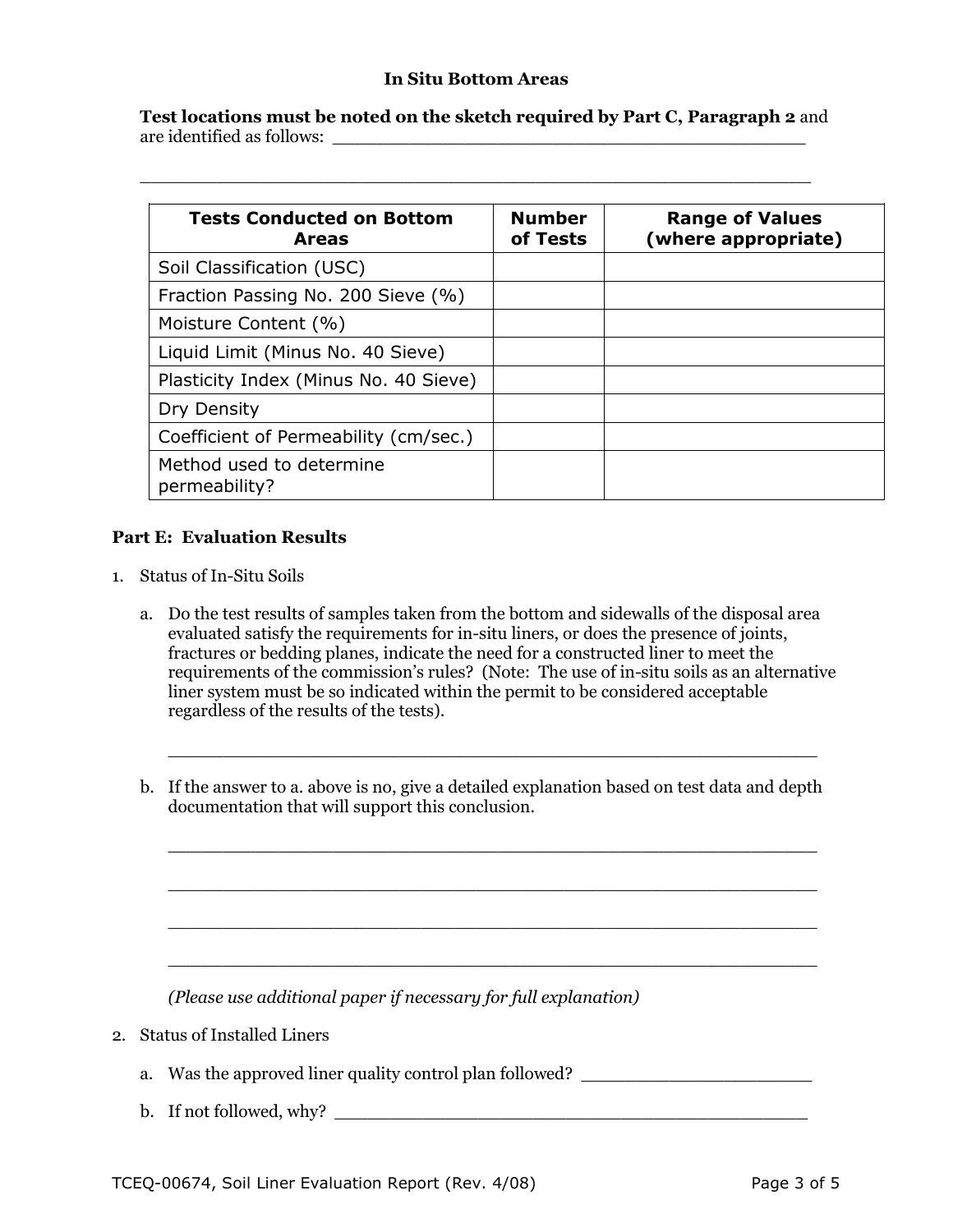c. Was the liner construction completed prior to the certifying engineer's or geoscientist's  $final$  field visit?

\_\_\_\_\_\_\_\_\_\_\_\_\_\_\_\_\_\_\_\_\_\_\_\_\_\_\_\_\_\_\_\_\_\_\_\_\_\_\_\_\_\_\_\_\_\_\_\_\_\_\_\_\_\_\_\_\_\_

d. How much overlap length is incorporated in the "tie-in" of this liner with the previously  $\text{constructed linear?}\footnotesize\begin{picture}(150,170)(0,0) \put(0,0){\vector(1,0){100}} \put(150,0){\vector(1,0){100}} \put(150,0){\vector(1,0){100}} \put(150,0){\vector(1,0){100}} \put(150,0){\vector(1,0){100}} \put(150,0){\vector(1,0){100}} \put(150,0){\vector(1,0){100}} \put(150,0){\vector(1,0){100}} \put(150,0){\vector(1,0){100}} \put(150,0){\vector(1,0$ tie-in done in "stair-step" fashion with maximum step heights of 12 inches? \_\_\_\_\_\_\_\_\_\_\_\_\_\_\_\_\_. If not, describe tie-in. \_\_\_\_\_\_\_\_\_\_\_\_\_\_\_\_\_\_\_\_\_\_\_\_

\_\_\_\_\_\_\_\_\_\_\_\_\_\_\_\_\_\_\_\_\_\_\_\_\_\_\_\_\_\_\_\_\_\_\_\_\_\_\_\_\_\_\_\_\_\_\_\_\_\_\_\_\_\_\_\_\_\_

 $\overline{a_1}$  , and the set of the set of the set of the set of the set of the set of the set of the set of the set of the set of the set of the set of the set of the set of the set of the set of the set of the set of the se

\_\_\_\_\_\_\_\_\_\_\_\_\_\_\_\_\_\_\_\_\_\_\_\_\_\_\_\_\_\_\_\_\_\_\_\_\_\_\_\_\_\_\_\_\_\_\_\_\_\_\_\_\_\_\_\_\_\_

- e. How were sample holes and nuclear-density gauge pin/probe holes backfilled?
- f. Does this liner require any ballast to overcome hydrostatic pressure? \_\_\_\_\_\_\_\_\_\_

| If so, how much was placed?                                                              | . (If ballast is |
|------------------------------------------------------------------------------------------|------------------|
| placed, submit groundwater elevation data to substantiate the adequacy of its thickness. |                  |
| Note: Ballast thickness must be based on highest seasonal water table elevation).        |                  |

- g. Has the protective cover been constructed, if required?
- h. Attach all field test and laboratory test data concerning soil liner construction. This data must include copies of **all laboratory permeability test work sheets,** including a sample calculation of the permeability values obtained in accordance with the utilized method(s) (please show all calculations), and documentation of the thickness of the liner, protective cover where required, leachate collection system, and ballast.
- 3. Evaluation of Liner Boundary Markers

Are boundary markers in place at the time of this SLER submittal (see rules in Title 30 Texas Administrative Code, Chapter 330, Section 330.143.)?